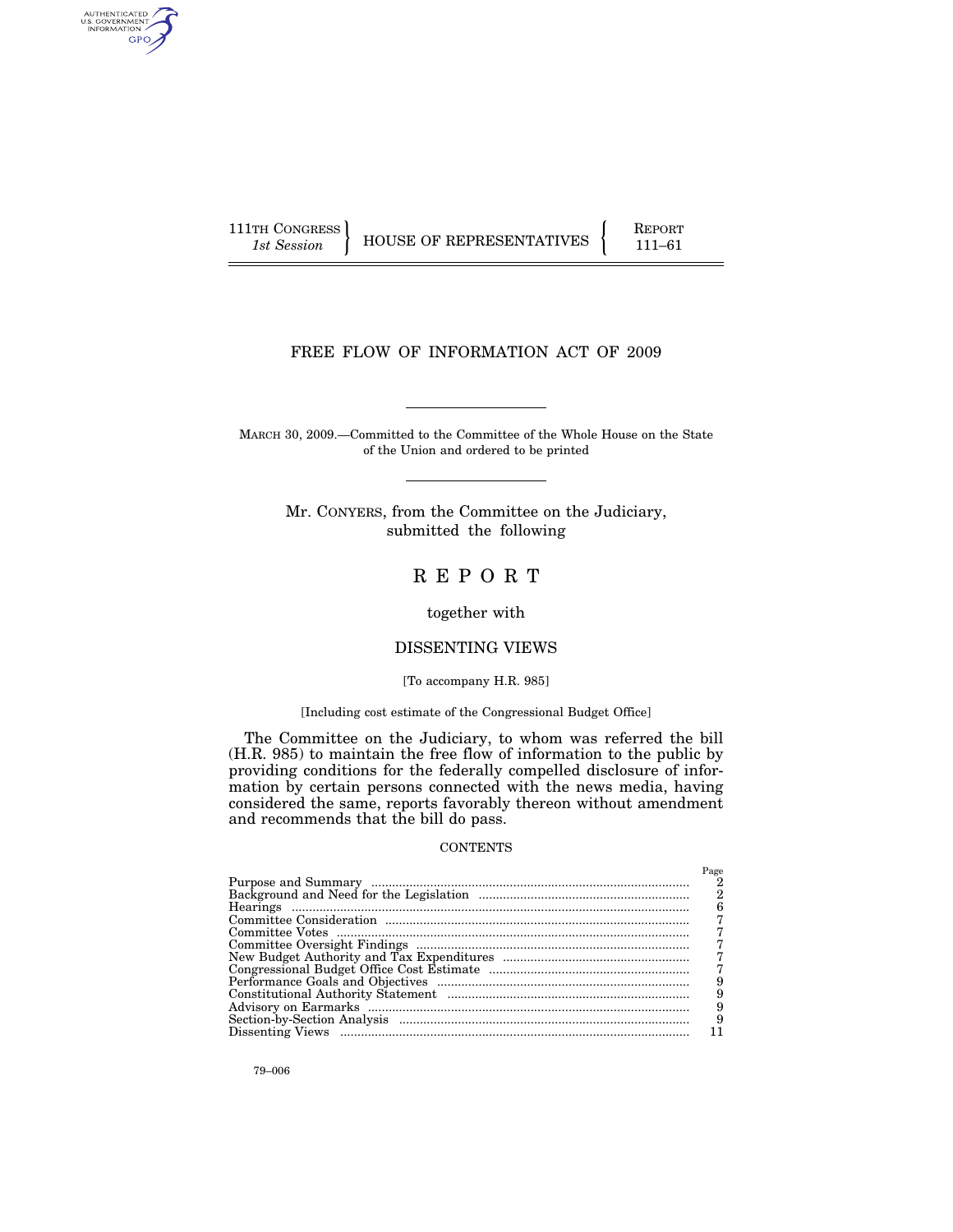# PURPOSE AND SUMMARY

H.R. 985, the "Free Flow of Information Act of 2009," ensures that members of the press may engage in effective journalism and utilize confidential sources without harming themselves or their sources, by providing a qualified privilege that prevents a reporter's source material from being revealed except under certain circumstances, such as where it is necessary to prevent an act of terrorism or other significant and specified harm to national security, or imminent death or significant bodily harm. The bill thus strikes a careful balance with respect to promoting the free dissemination of information and ensuring effective law enforcement and the fair administration of justice, while containing substantial protections for law enforcement and ensuring that information needed to protect the national security or other critical interests will be accessible when needed.

H.R. 985 is identical to H.R. 2102 from the 110th Congress, in the amended form in which it passed the House of Representatives on October 16, 2007, by a recorded vote of 398–21.

### BACKGROUND AND NEED FOR THE LEGISLATION

# BACKGROUND

#### *The First Amendment and Freedom of the Press*

The First Amendment of the Constitution states that ''Congress shall make no law . . . abridging the freedom of speech, or of the press.''1 Historically, the press has played an essential role in disseminating information to the public.<sup>2</sup> In addition to providing general news about crimes against the state, the press has been thought to further the values of the First Amendment by providing information on issues of public concern, including the conduct and actions of public officials and instances of government corruption.3 Thus, it has been recognized that the press should be protected from undue government interference when gathering and disseminating information if it is to provide newsworthy information to the general public.4 The Supreme Court has recognized this and has struck down laws that have restricted the press's ability to broadcast information of public concern.5 Since confidential sources are

<sup>1</sup> U.S. Const. amend. I.

<sup>2</sup>See Bradley S. Miller, The Big Chill: Third-Party Documents and the Reporter's Privilege, 29 U. Mich. J.L. Ref. 613, 623 (1995–96) (discussing the importance of the press in getting use-<br>ful information about government to the people); see also Citizen Pub. Co. v. United States, 394<br>U.S. 131, 139–40 (1969) (exp

spread and diverse dispersal of information).<br>- <sup>3</sup> See New York Times v. Sullivan, 376 U.S. 254, 270 (1964) (stating that "debate on public<br>issues should be uninhibited, robust, and wide-open"); see also Mills v. Alabama, 218 (1966) (asserting that "a major purpose of that Amendment was to protect the free discus-<br>sion of government affairs"); Garrison v. Louisiana, 379 U.S. 64, 77 (1964) (suggesting that there<br>is "paramount public interest

cials"). See generally David A. Anderson, The Origins of the Press Clause, 30 UCLA L. Rev.<br>455 (1983) (detailing history of Press Clause). See Bradley S. Miller, "1986 (1983) (detailing history of Press Clause).<br>4 See Brad States, 403 U.S. 713, 728 (1971) (Stewart, J., concurring) (arguing that in certain areas of gov-<br>ernment, the only checks and balances against government power may be "enlightened citi-

zenry," and an alert and free press is essential to bestow knowledge on the public). <sup>5</sup> See, e.g., Richmond Newspapers, Inc. v. Virginia, 448 U.S. 555, 580 (1980) (overruling limitations on press access to judicial procee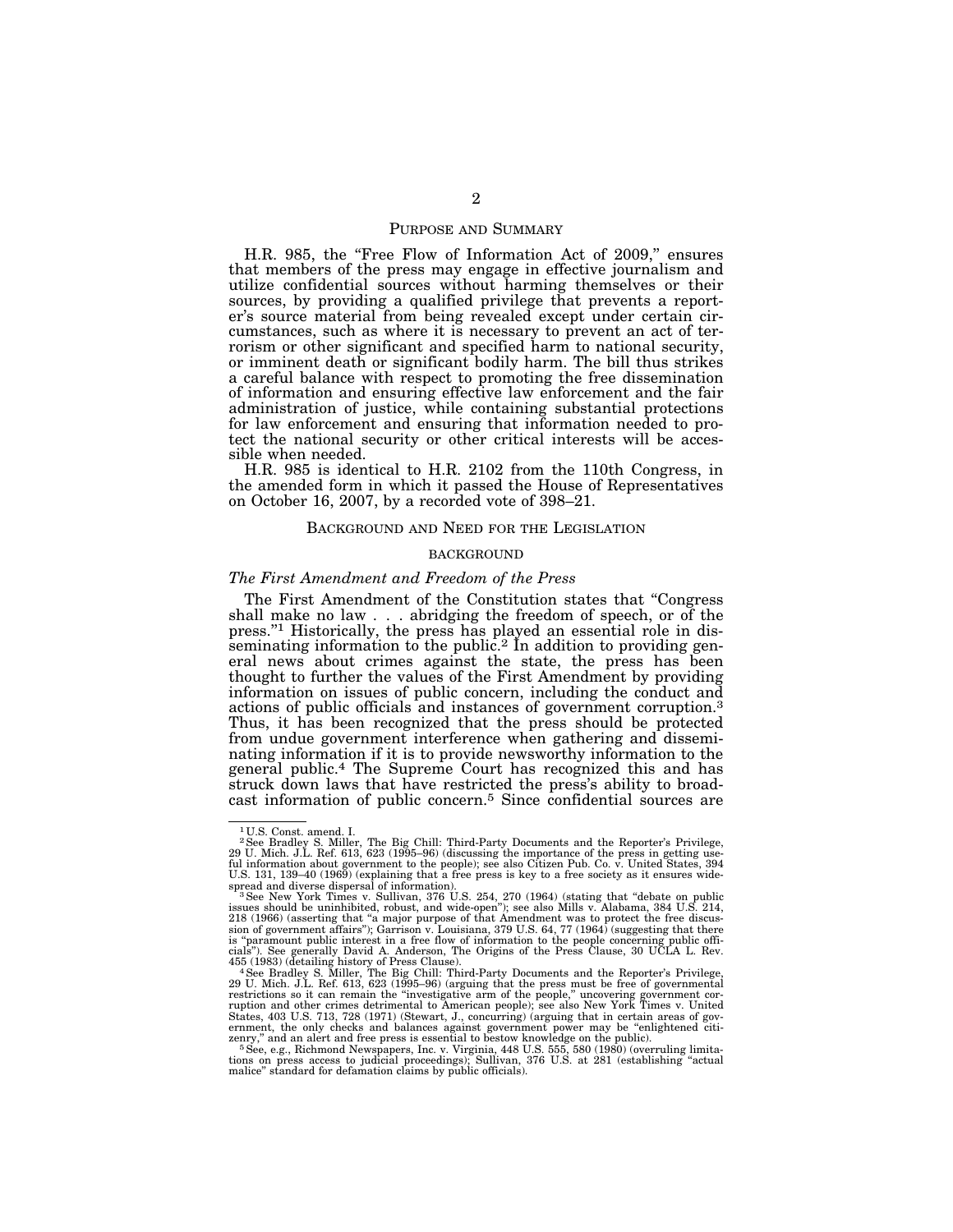thought to be particularly important to bringing unrestricted information of public interest to light, it has been argued that the First Amendment offers protection against the compulsory disclosure of these confidential sources by the Federal Government.6

There are typically two bases in the First Amendment supporting the privilege: (1) the need to protect the free flow of information and ideas, and (2) the need to keep the government from interfering with the press or commandeering it as an investigative  $arm.<sup>7</sup>$  With respect to the first point, the right to publish is worthless without the right to gather information; shield law protection is necessary because some reporting is dependent on informants, and some informants are unwilling to be named because of fear of retribution, embarrassment, or harm. Those informants could be deterred by the risk of being compulsorily named; as a result, reporters would neither have access to nor be able to publish important information.

With respect to the second point, it is often argued by the press that the extent of interference with the journalistic process is significant, as ''subpoenas are inherently, invariably, inescapably burdensome."<sup>8</sup> Responding to subpoenas requires much time and expense, and the subpoenas often seek information that is only marginally relevant.9 The press further asserts that complying with a subpoena may also have an adverse impact on a journalist's credibility, as testifying for one side may make the journalist appear biased.10

# *The Issue of Journalistic Privilege*

In *Branzburg v. Hayes,*11 the Supreme Court ruled on a claim of journalists' privilege for the first time.12 In an opinion by Justice White, the Court held that a journalist could not rely on an absolute First Amendment-based privilege to refuse to testify when questioned by a grand jury, unless the grand jury investigation was "instituted or conducted other than in good faith."<sup>13</sup> The Court reasoned that the public's interest in prosecuting crime outweighed its interest in journalists' being permitted to preserve their confidential relationships. The Court, however, noted that there was ''merit

 $^6$ Mark Gomsak, Note, The Free Flow of Information Act of 2006: Settling the Journalist's Privilege Debate, 45 Brandeis L.J. 597, 601 (2007). 7Id. at 601.

 $^7\mathrm{Id.}$  at 601.  $^8\mathrm{Id.}$  at 608 (arguing that subpoenas devour time and resources better used for other purposes and entangle people in the criminal process).<br><sup>9</sup>See id. at 609 (citing Judge Richard Posner's statement that subpoenas can lawfully require

testimony about activities both ''intensely private and entirely marginal to the purpose of the

inquiry").<br><sup>10</sup> Bradley S. Miller, The Big Chill: Third-Party Documents and the Reporter's Privilege, 29<br>U. Mich. J.L. Ref. 613, 623 (1995–96) (suggesting that the subpoena threat may puncture the<br>cooperative atmosphere be C. ninti-S.L. to: U.S. (200) Comparative atmosphere between reporter and source by redirecting attention to the question of the reporter's loyalties); see, e.g., Cohen v. Cowles Media Co., 501 U.S. 663, 665 (1991) (concluding that the First Amendment does not prohibit a plaintiff from recovering damages for a reporter's breach of a promise of confidentiality).<br> $11\,408$  U.S. 665 (1972).

 $12$  The first claim by a reporter that the First Amendment justified a refusal to provide information came in a case in which a columnist reported several allegedly defamatory statements from an anonymous CBS source about actress Judy Garland. Garland v. Torre, 259 F.2d 545,<br>547 (2d Cir. 1958). Garland sued CBS; in her deposition, the reporter refused to answer ques-<br>tions about the source of the statement did not confer a right to refuse to answer questions, at least when the questions "went to the heart of the . . . claim." Id. at 548–50.<br> $\frac{13408 \text{ U.S. 665, at 707}}{1}$ .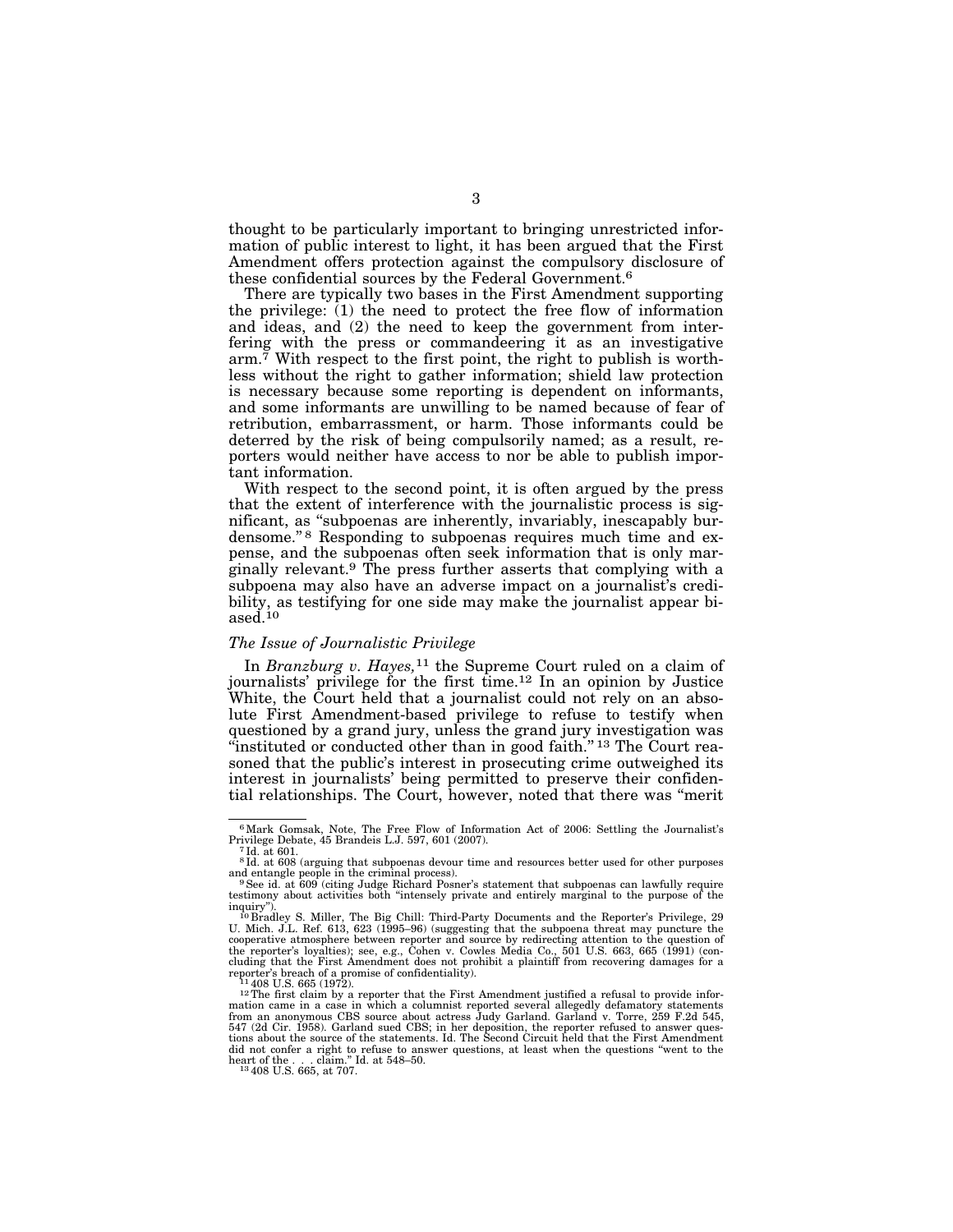in leaving state legislatures free, within First Amendment limits, to fashion their own standards'' regarding journalists' privilege.14

Justice Powell's concurrence in *Branzburg* stressed the need for a test to strike the ''proper balance between freedom of the press and the obligation of all citizens to give relevant testimony with respect to criminal conduct."<sup>15</sup> He explained that a court could quash a subpoena where ''legitimate First Amendment interests require protection.'' 16 In his dissent, Justice Stewart went a step further and proposed a specific balancing test.<sup>17</sup> Under his test, in order to make a journalist comply with a subpoena to appear before a grand jury and reveal confidential sources and information, the government must: (1) show that there is probable cause to believe that the reporter has information that is clearly relevant to a specific probable violation of law; (2) demonstrate that the information sought cannot be obtained by alternative means less destructive of First Amendment rights; and (3) establish a compelling and overwhelming interest in the information.18

In the aftermath of *Branzburg,* there have been recurring calls for a Federal shield law or for a reconsideration of that decision.19 Although nearly one hundred bills was introduced in the 6 years after the *Branzburg* decision,20 none of these measures was passed, a failure that is partially attributed to an inability to reach consensus on the definition of "journalist," and to the insistence of the press on an absolute privilege, not a qualified one.21 In 1970 the Attorney General promulgated guidelines to govern the issue for the Department of Justice.<sup>22</sup> These guidelines require the Department to: balance First Amendment values with the need for the information sought by the subpoena; make a reasonable attempt to get the information from alternative sources; negotiate with the news media before issuing a subpoena; obtain Attorney General approval before issuing a subpoena; and specify reasonable grounds for the Department's belief that the information sought by the subpoena is essential.23

Also since the *Branzburg* decision, Federal courts have continued to develop a common law privilege on a case-by-case basis.24 Some Federal courts have recognized a qualified journalist's privilege in non-grand jury settings, some have extended it to both civil and criminal proceedings, and some have even extended the privilege to non-confidential sources.<sup>25</sup> This lack of uniformity among the Fed-

<sup>14</sup>Id. at 706<br><sup>15</sup>Id. at 726 (Powell, J., concurring).<br><sup>16</sup>Id. at 743 (Stewart, J., dissenting).<br><sup>18</sup>Id.<br><sup>18</sup>Id. <sup>17</sup>Id. at 743 (Stewart, J., dissenting).<br><sup>18</sup>Id. <sup>19</sup>Iaul Marcus, The Reporter's Privilege: An Analysis of uniform national standard for the national news-gathering media). <sup>20</sup> Id. at 867. <sup>21</sup> 23 Charles Alan Wright & Kenneth W. Graham, Jr., Federal Practice and Procedure 5426,

at 738–39 (1980) (concluding that the press eventually lost interest in seeking a Federal legislative solution to the subpoena problem).<br>
<sup>22</sup> See 28 C.F.R. 50.10 (1970).<br>
<sup>22</sup> See Riley v. City of Chester, 612 F.2d 708,

<sup>&</sup>lt;sup>24</sup>See Riley v. City of Chester, 612 F.2d 708, 714 n.6 (3d Cir. 1979) (quoting a comment by the principal drafter of the Federal Rules of Evidence that "the language of Rule 501 permits

the courts to develop a privilege for newspaperpeople on a case-by-case basis").<br>- <sup>25 P</sup>aul Marcus, The Reporter's Privilege: An Analysis of the Common Law, Branzburg v.<br>Hayes, and Recent Statutory Developments, 25 Ariz.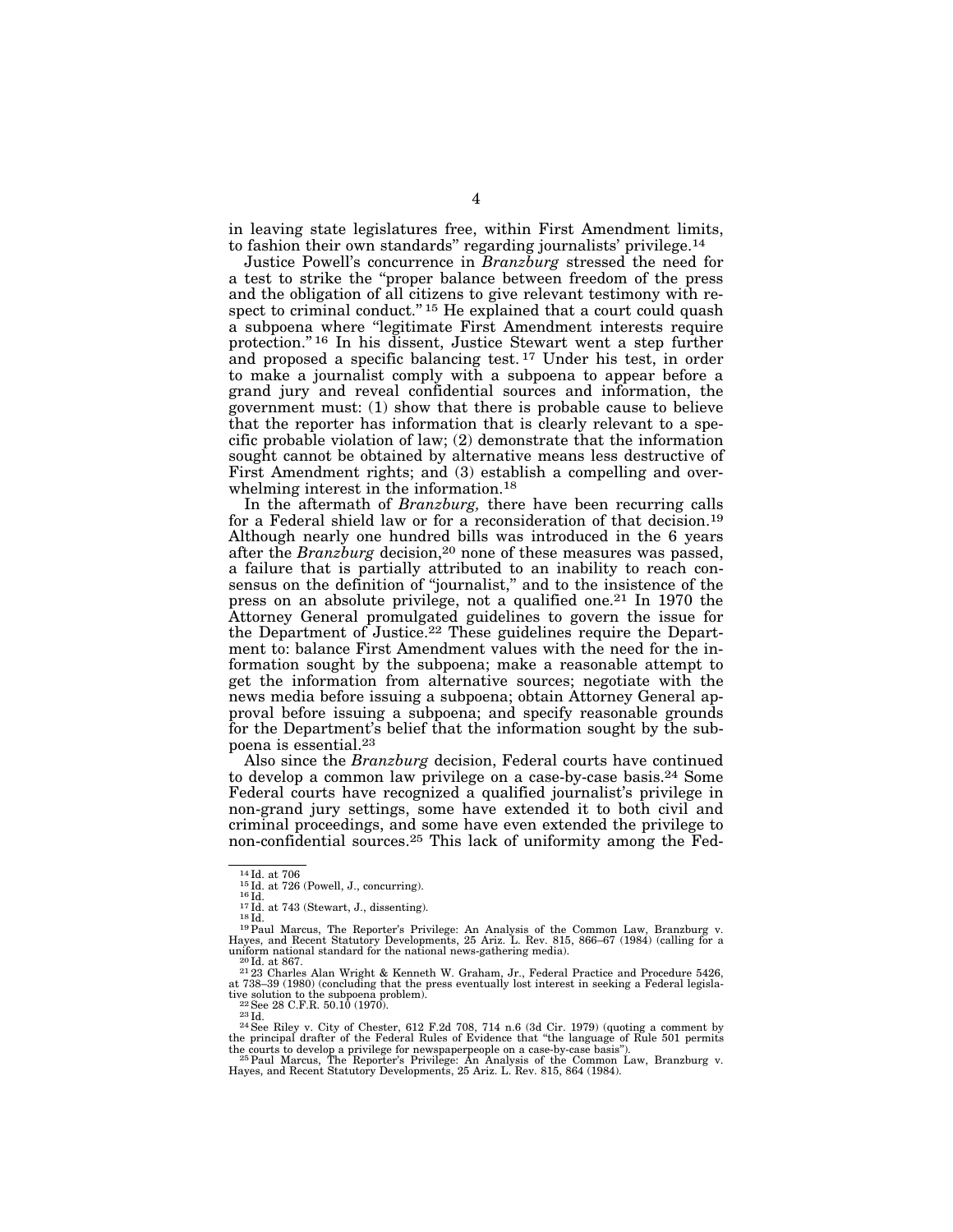eral courts has prompted calls from journalists and scholars for Federal legislation.

# *The Federal Rules of Evidence*

Federal Rule of Evidence 501 states that except as provided by an Act of Congress or in rules prescribed by the Supreme Court, Federal privileges should be governed by the principles of common law. When courts recognize a privilege, it has been for the purpose of protecting information shared in the context of a special relationship, such as that between attorney and client, or between husband and wife. Privileges are created to promote sharing information without the fear that either party will be forced to disclose to a third party.

In 1996, the Supreme Court issued a three-part test for when a new privilege may be created: 1) whether the proposed privilege serves significant public and private interests; 2) whether the recognition of those interests outweighs any burden on truth-seeking that might be imposed by the States; and 3) whether such a privilege is widely recognized by the States.

# *State Shield Laws*

Since Branzburg, 49 States and the District of Columbia now recognize some version of a shield law protecting the press, to varying degrees, from unfettered disclosure of sources, work product, and information generally. While 16 of these States recognize a reporter's privilege as a result of judicial decisions, only 13 States and the District of Columbia accord an absolute privilege for a journalist to withhold information, regardless of the State's demonstration of need for the information.

The various State statutes range in scope, from broad protections that provide an absolute journalistic privilege, to shield laws that offer a qualified privilege.26 The majority of State shield laws currently in place offer some form of a qualified privilege to reporters that protects source information in judicial settings, unless the compelling party can establish (1) that the information is relevant or material; (2) that it is unavailable by other means, or through other sources; and (3) that a compelling need exists for the information.27 The States tend to vary on the last element, with some requiring the compelling party to establish whether the need exists as to the party's case, and others whether the need serves a broader public policy.28 In Federal courts, however, there is no uniform set of standards governing when testimony can be sought from reporters.

# NEED FOR THE LEGISLATION

This legislation is essential for journalists to be able to protect confidential sources. Without this protection, many sources of information may be unwilling to come forward with critical information. The privilege is necessary to preserve the free flow of information.

<sup>26</sup> Carey Lening & Henry Cohen, Journalists' Privilege to Withhold Information in Judicial and Other Proceedings: State Shield Statutes, Congressional Research Service Report for Congress, Mar. 8, 2005.<br> $^{27}$ Id.<br> $^{28}$ Id.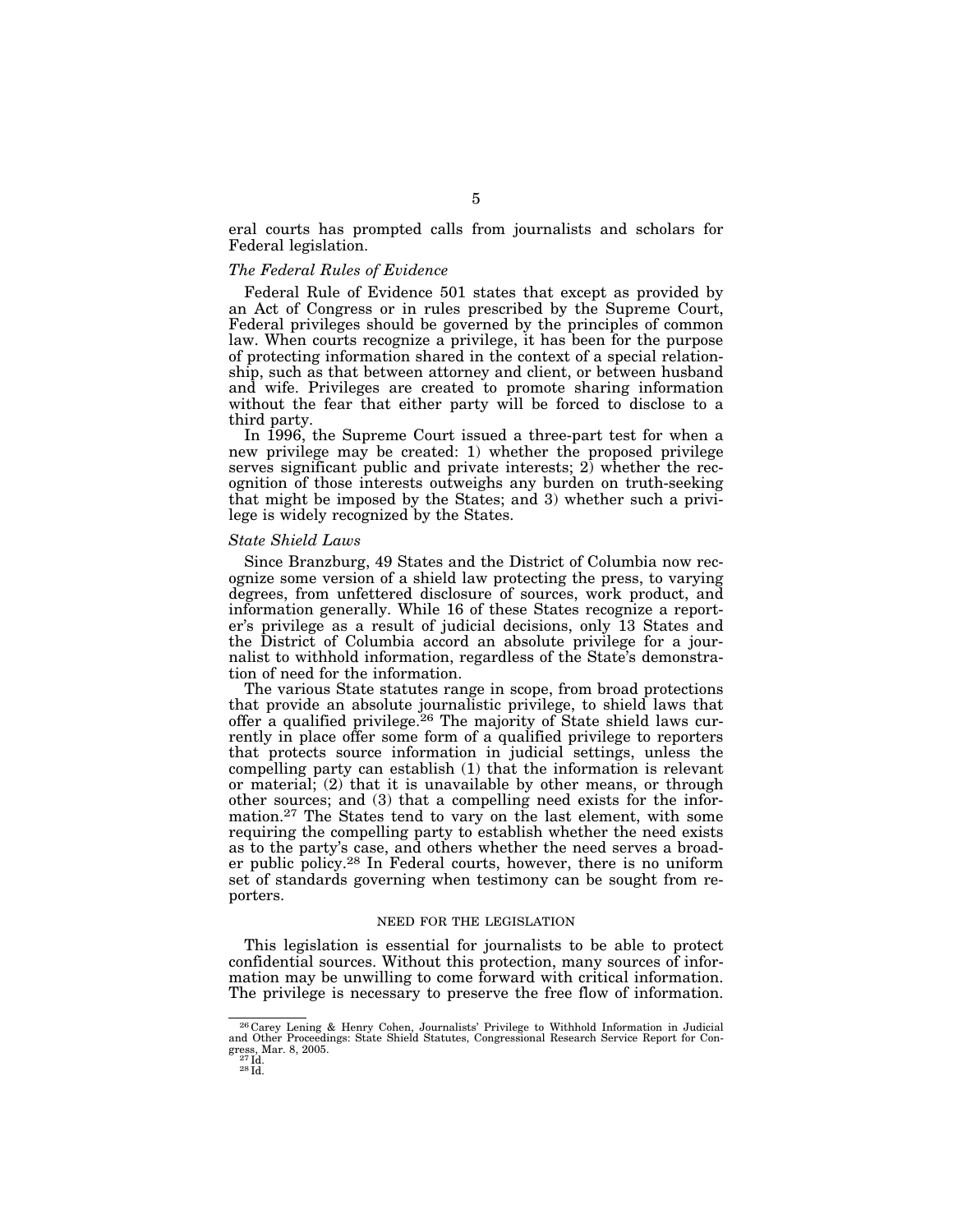Many people view the press as the fourth branch of government, serving in the checks and balances system that underlies our democracy. Over the years, the press has uncovered scandals and corruption in the government, and criminal behavior, often attributable to an undisclosed source. In fact, many stories would not have been published without a promise of confidentiality of sources—Watergate and Iran-Contra come to mind, among many others. More recent news stories brought to light based on confidential sources include the conditions at the Walter Reed Army Medical Center, the Abu Ghraib prison scandal, and the abuse of steroids by baseball players.

A Federal shield law is also needed because of the lack of uniform standards—at both the Federal level and State level—to govern when testimony can be sought from reporters. This argument was made by 34 State attorneys general, including the District of Columbia, in an amicus brief filed May 27, 2005.29 In the brief, the attorneys general recognized that 49 States and the District of Columbia had some form of a shield law, and state that ''[l]ack of a corresponding Federal reporter's privilege undercuts the States' privileges recognized in forty-nine States and causes needless confusion." The attorneys general also suggested that three decades after *Branzburg,* the change in the State law landscape and the confusion in the Federal circuits made the consideration of a Federal reporter's privilege ripe for review.30

Because the privilege is not absolute, this law will prevent law enforcement officials from using journalists and the results of their fact-gathering as a shortcut to a proper investigation, but will not prevent law enforcement or civil litigants from obtaining information that is truly needed to protect the national security or other significant interests and that is not reasonably available from any other source. H.R. 985 contains significant provisions carefully crafted during the last Congress to ensure a fair and practical balance between the public's right to know and the need to protect national security and other critical interests—provisions that resulted in a consensus measure that passed the House by an overwhelming margin of 398–21.

#### **HEARINGS**

The full Committee on the Judiciary held 1 day of hearings on a predecessor bill, H.R. 2102, during the 110th Congress, on June 14, 2007. Testimony was received from Rachel Brand, Assistant Attorney General for Legal Policy, U.S. Department of Justice; William Safire, columnist, N.Y. Times; Lee Levine, partner, Levine, Sullivan Koch and Schultz, LLP; Randall Eliason, Professional Lecturer in Law, George Washington University Law School and Washington College of Law, American University; and Jim Taricani, reporter, WJAR TV, Providence, Rhode Island.

<sup>29</sup> Brief for the State of Oklahoma, et al. as Amici Curiae Supporting Petitioners, Miller v. United States, No. 04–1507 (May 27, 2005).<br><sup>30</sup> Id.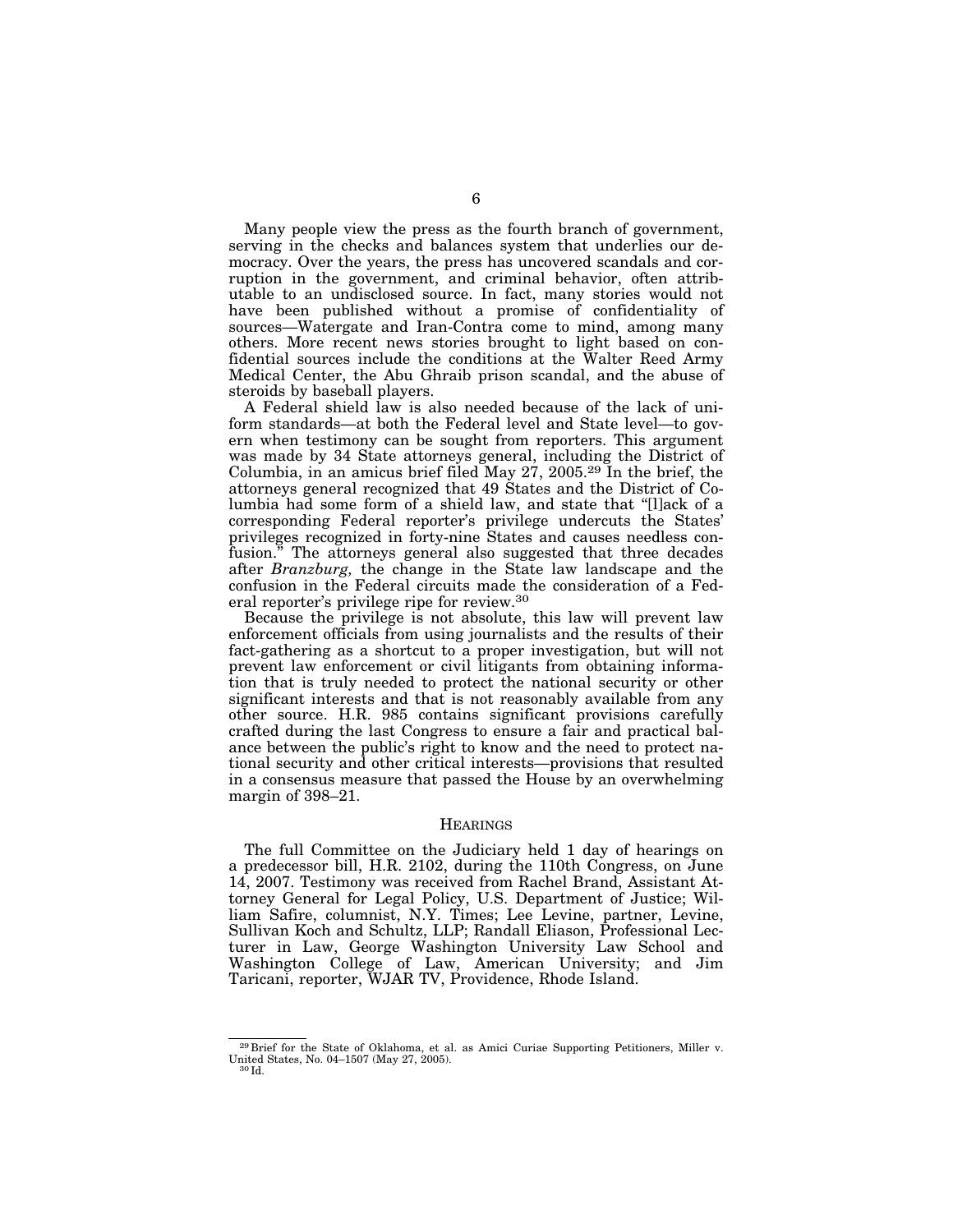# COMMITTEE CONSIDERATION

On March 25, 2009, the Committee met in open session and ordered the bill, H.R. 985, favorably reported without amendment by voice vote, a quorum being present.

# COMMITTEE VOTES

In compliance with clause 3(b) of rule XIII of the Rules of the House of Representatives, the Committee advises that there were no recorded votes during the Committee's consideration of H.R. 985.

### COMMITTEE OVERSIGHT FINDINGS

In compliance with clause  $3(c)(1)$  of rule XIII of the Rules of the House of Representatives, the Committee advises that the findings and recommendations of the Committee, based on oversight activities under clause 2(b)(1) of rule X of the Rules of the House of Representatives, are incorporated in the descriptive portions of this report.

### NEW BUDGET AUTHORITY AND TAX EXPENDITURES

Clause  $3(c)(2)$  of rule XIII of the Rules of the House of Representatives is inapplicable because this legislation does not provide new budgetary authority or increased tax expenditures.

# CONGRESSIONAL BUDGET OFFICE COST ESTIMATE

In compliance with clause  $3(c)(3)$  of rule XIII of the Rules of the House of Representatives, the Committee sets forth, with respect to the bill, H.R. 985, the following estimate and comparison prepared by the Director of the Congressional Budget Office under section 402 of the Congressional Budget Act of 1974:

> U.S. CONGRESS, CONGRESSIONAL BUDGET OFFICE, *Washington, DC, March 27, 2009.*

Hon. JOHN CONYERS, Jr., *Chairman, Committee on the Judiciary,* 

*House of Representatives, Washington, DC.* 

DEAR MR. CHAIRMAN: The Congressional Budget Office has prepared the enclosed cost estimate for H.R. 985, the "Free Flow of Information Act of 2009.''

If you wish further details on this estimate, we will be pleased to provide them. The CBO staff contact is Leigh Angres, who can be reached at 226–2860.

Sincerely,

DOUGLAS W. ELMENDORF, DIRECTOR.

Enclosure

cc: Honorable Lamar S. Smith. Ranking Member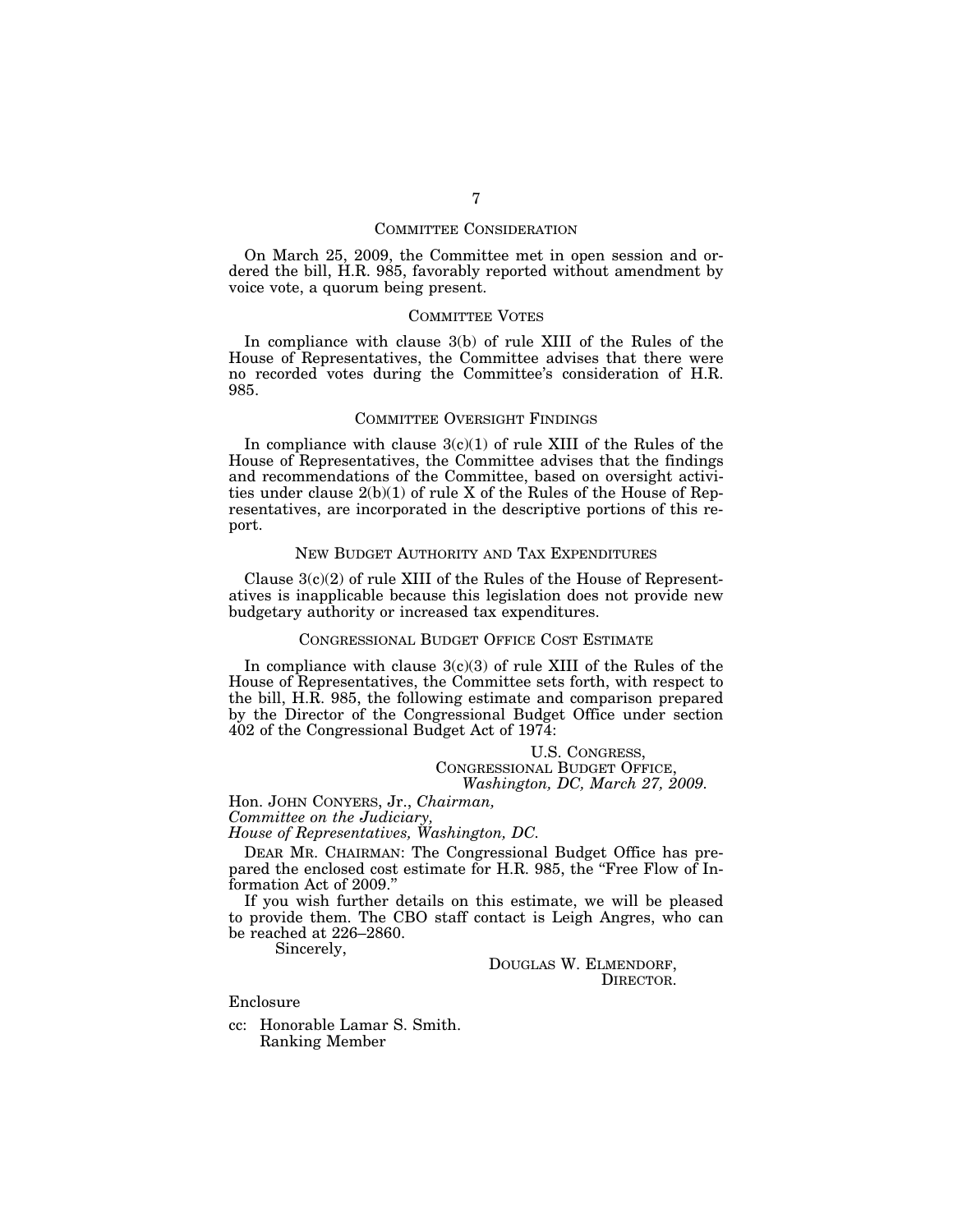# *H.R. 985—Free Flow of Information Act of 2009.*

CBO estimates that implementing H.R. 985 would have no significant effect on the federal budget. H.R. 985 would exempt journalists from being compelled to produce documents or provide testimony unless a court finds that one of the following exceptions apply:

- The party seeking information has exhausted all reasonable alternative sources;
- In criminal investigations or prosecutions, there are reasonable grounds to believe a crime has occurred, and the testimony or document sought is critical to the investigation, prosecution, or defense;
- In all other matters, the information sought is critical to the completion of the matter;
- In cases where a source's identity could be revealed, the document or testimony sought is necessary to prevent certain actions, including an act of terrorism, among others; and
- The public interest in compelling disclosure of the document or information involved outweighs the public interest in gathering or disseminating news information.

The bill also would limit the content of subpoenaed testimony or documents. Finally, under the bill, communication service providers (i.e., telecommunications carriers and Internet service providers) could not be compelled to provide testimony or documents relating to a reporter's phone, email, and computer use, unless one of the above exceptions applies.

Under current law, requests to subpoena journalists on matters related to federal cases typically originate within the Department of Justice (DOJ). Federal prosecutors can request a subpoena of a journalist from a court after an internal review by DOJ. Information from DOJ indicates that very few subpoena requests seeking confidential source information are approved each year (there were a total of 19 over the 1991–2007 period) and that it is unlikely that the bill would substantially increase such requests. Thus, CBO assumes that there would be very few instances each year when such a subpoena could be challenged in court.

Journalists already challenge some subpoenas under current law, and H.R. 985 would clarify the instances when a journalist would be compelled to produce information or testify. The bill might increase federal attorneys' litigation duties if more subpoenas would be challenged than under current law, but given the small number of potential cases, CBO estimates that any increase in federal spending would be insignificant. In addition, based on information from the Administrative Office of the United States Courts, CBO expects that the bill would not appreciably increase the courts' workloads. Therefore, CBO estimates that implementing H.R. 985 would have no significant budgetary impact.

H.R. 985 contains no intergovernmental or private-sector mandates as defined in the Unfunded Mandates Reform Act and would not affect the budgets of state, local, or tribal governments.

The CBO staff contact for this estimate is Leigh Angres. This estimate was approved by Theresa Gullo, Deputy Assistant Director for Budget Analysis.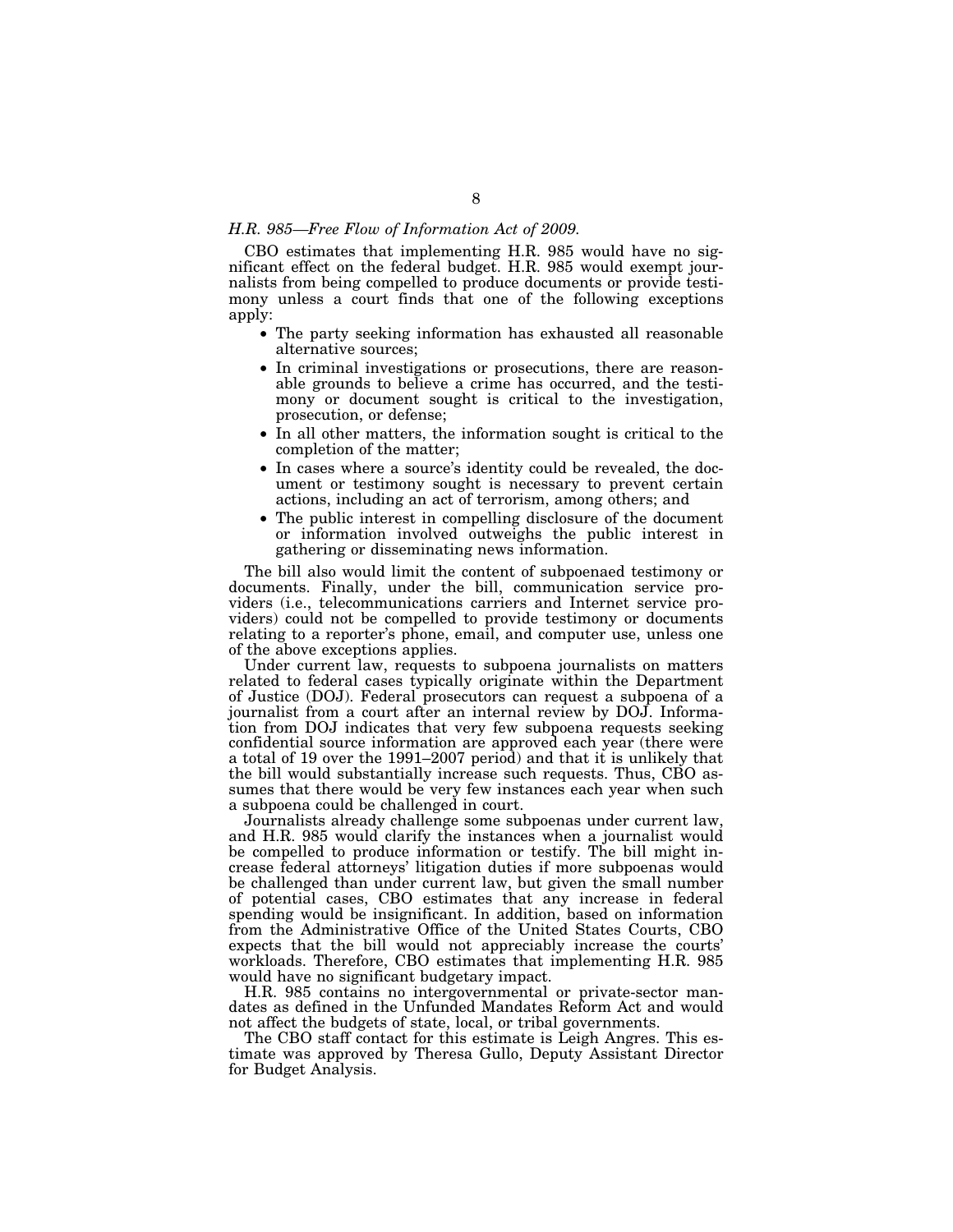# PERFORMANCE GOALS AND OBJECTIVES

The Committee states that pursuant to clause  $3(c)(4)$  of rule XIII of the Rules of the House of Representatives, H.R. 985 is intended to ensure the free flow of information to the public by setting conditions on federally compelled disclosure of information from certain persons connected with the news media.

### CONSTITUTIONAL AUTHORITY STATEMENT

Pursuant to clause 3(d)(1) of rule XIII of the Rules of the House of Representatives, the Committee finds the authority for this legislation in article I, section 8, clause 18 of the Constitution and the First Amendment.

### ADVISORY ON EARMARKS

In accordance with clause 9 of rule XXI of the Rules of the House of Representatives, H.R. 2102 does not contain any congressional earmarks, limited tax benefits, or limited tariff benefits as defined in clause 9(d), 9(e), or 9(f) of Rule XXI.

### SECTION-BY-SECTION ANALYSIS

The following discussion describes the bill as reported by the Committee:

*Section 1. Short Title—*Section 1 sets forth the bill's short title as the ''Free Flow of Information Act of 2009.''

*Section 2. Compelled Disclosure from Covered Persons—*Section 2 establishes a procedure by which disclosure of confidential information from a journalist may be compelled. Subsection (a) states that a Federal entity may not compel a journalist to testify or provide documents related to information obtained or created by the journalist, unless the following conditions are met by a preponderance of the evidence and after notice and an opportunity to be heard:

- 1) The party seeking production must have exhausted all reasonable alternative sources of the information.
- 2) If it is a criminal investigation, the party seeking production must have reasonable grounds to believe a crime has occurred and the information sought is critical to the case. If it is a civil investigation, the information must be critical to the successful completion of the case.
- 3) If the information could reveal the identity of a confidential source, disclosure is only allowed when necessary to:
	- (A) prevent an act of terrorism against the United States or its allies, other significant harm to national security, or to identify the perpetrator of such an act;
	- (B) prevent imminent death or significant bodily harm;
	- (C) identify a person who has disclosed a trade secret actionable under 18 U.S.C. §1831 or §1832; individually identifiable health information as defined in section 1171(6) of the Social Security Act; or nonpublic personal information as defined in section 509(4) of the Gramm-Leach-Bliley Act; or
	- (D) identify for purposes of criminal prosecution a person who made unauthorized disclosure of properly classified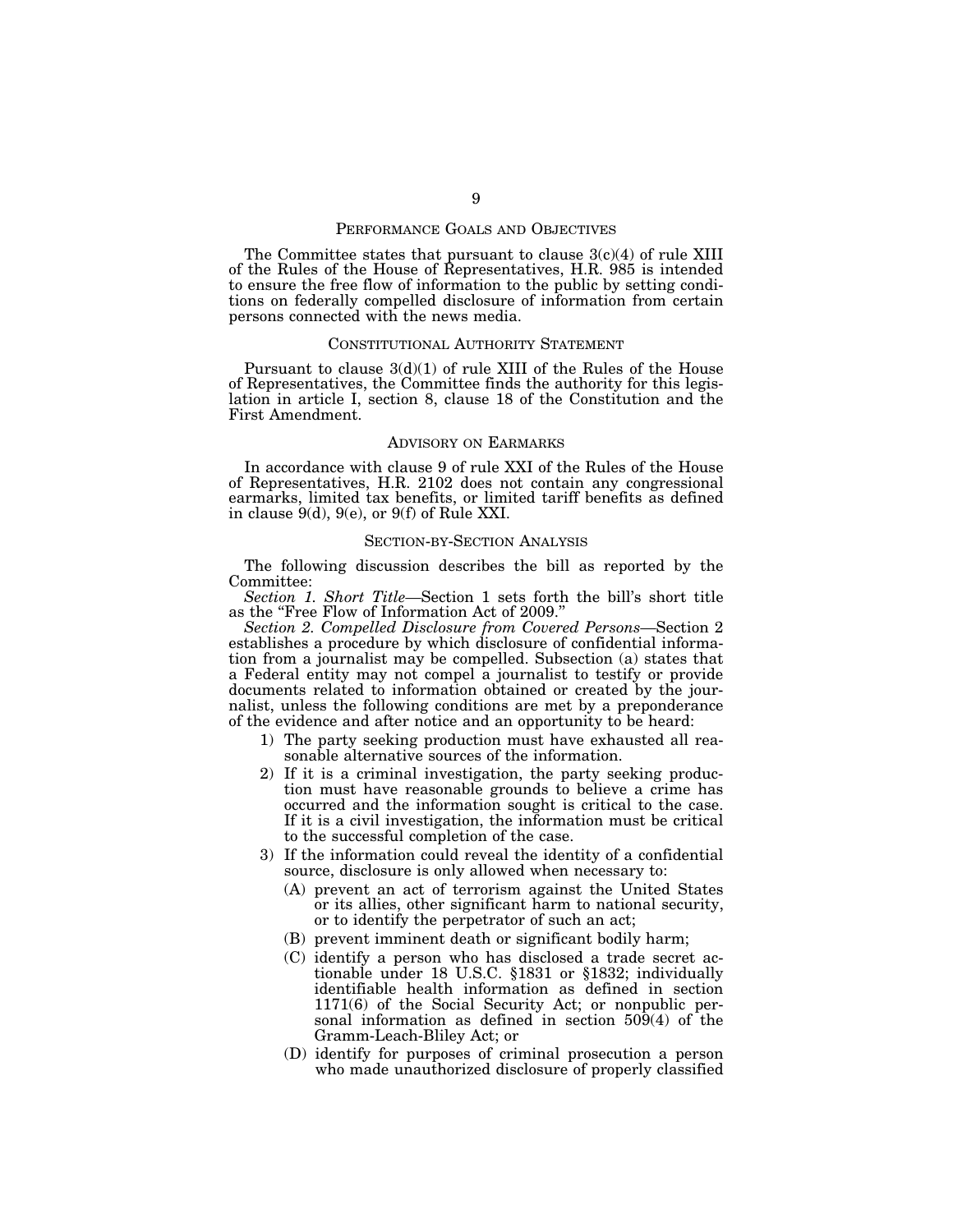information, where the disclosure caused or will cause significant harm to national security.

4) If the three requirements above are met, the party seeking production must also establish by a preponderance of the evidence that the public interest in compelling disclosure outweighs the public interest in gathering or disseminating news or information. Subsection (b) of this section expressly permits the court to consider the extent of any harm to national security in conducting this balancing.

Subsection (c) states that, where disclosure is ordered, the content of any information ordered to be produced should not be overbroad, unreasonable, or oppressive, and should, where appropriate, be limited to the purpose of verifying published information or describing surrounding circumstances relevant to the accuracy of the published information. Subsection (c) also states that the content should be narrowly tailored in subject matter and period of time so as to avoid the production of peripheral, nonessential, or speculative information.

Subsection (d) states that nothing in the bill should be construed to apply to state-law defamation, slander, or libel claims or defenses.

*Section 3. Compelled Disclosure From Communications Service Providers—*Section 3(a) provides that the protections of section 2 apply equally to an attempt by a Federal entity to get information from a communication service provider ("CSP") that relates to a business transaction between the CSP and a covered person as to an attempt to get the information directly from the covered person—for example, if the government attempts to obtain a reporter's e-mails from the reporter's Internet service provider instead of directly from the reporter.

Subsection (b) requires that a court give the covered person notice and opportunity for hearing before ordering a CSP to disclose information described in subsection (a). Notice must be given no later than the time the subpoena or request is issued. Subsection (c) provides that notice may be delayed only if the court determines by clear and convincing evidence that not delaying it would pose a substantial threat to the integrity of a criminal investigation.

*Section 4. Definitions—*Section 4 defines the following terms:

- 1) ''Communications service provider'' is a person that transmits information of a customer's choosing by electronic means and includes a telecommunications carrier, an information service provider, and an information content provider (as those terms are defined in the Communications Act).
- 2) ''Covered person'' is a person who, for a substantial portion of the person's livelihood, or for substantial financial gain, is regularly engaged in journalism (including supervisors, employers, parents, subsidiaries, or affiliates of a covered person). A covered person does not include any person who is a foreign power or agent of a foreign power under Section 101 of the Foreign Intelligence Surveillance Act; any foreign terrorist organization as designated by the Secretary of State in accordance with section 219 of the Immigration and Nationality Act; any person identified as a financial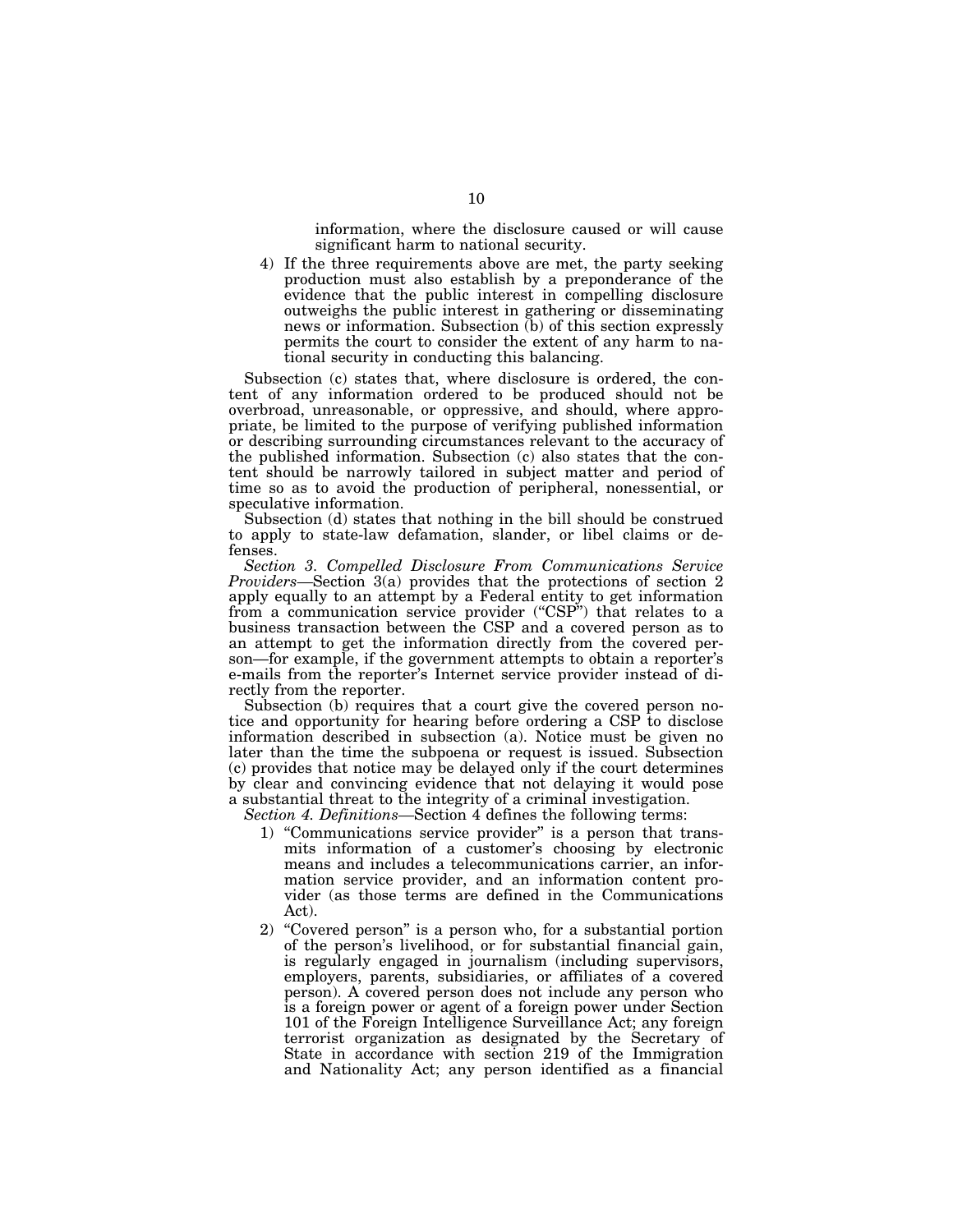supporter of a terrorist organization in the Annex to Executive Order 13224, or whose assets are blocked under that order; any person designated as a terrorist under 31 C.F.R. 595.311; or any terrorist organization as defined in Section  $212(a)(3)(B)(vi)(II)$  of the Immigration and Nationality Act.

- 3) ''Document'' means writings, recordings, and photographs (as defined in the Federal Rules of Evidence).
- 4) ''Federal entity'' is an entity or employee of the judicial or executive branch or an administrative agency with subpoena power.
- 5) "Journalism" is gathering, preparing, collecting, photographing, recording, writing, editing, reporting, or publishing of news of information that concerns local, national, or international events or other matters of public interest for dissemination to the public.

#### DISSENTING VIEWS

The United States has enjoyed a free press for over 200 years because it is guaranteed by the First Amendment in the Constitution. Our Founders understood that a free press protects and perpetuates our democracy.

There has been no federal media shield law to protect journalists' sources because there has been no evidence of a need. No more than 17 journalists during the past 25 years have been jailed for refusing to testify before a grand jury. They were not singled out for punishment. Every American called to testify before a grand jury must cooperate or face this consequence.

Nor is there any evidence that potential sources have withheld critical information from reporters because of a fear of being revealed. Just look at the examples that are regularly revealed—from Watergate to the mistreatment of soldiers at Walter Reed Medical Center.

H.R. 985 creates a press ''privilege'' under which courts cannot compel reporters, tabloids, or even some professional bloggers to provide information needed to fight crime.

In the 37 years since the Supreme Court ruled that the First Amendment does not shield a reporter from testifying in a grand jury proceeding, the media have had no problem exposing corruption and injustice.

While confidentiality is vital to the work of a reporter, national security is essential to the preservation of a free nation.

Protecting anonymous sources should never be more important than protecting the American people or solving crimes that can help save lives.

Unfortunately, this bill raises serious law enforcement and national security concerns.

However well-intentioned, H.R. 985 will compromise the work of the Justice Department and other federal agencies charged with crime-fighting, intelligence-gathering, and national security matters.

For example, the prospective nature of some of the most important exceptions in this bill—to prevent a terrorist attack or imminent bodily harm—will not help in investigations after the attack has occurred.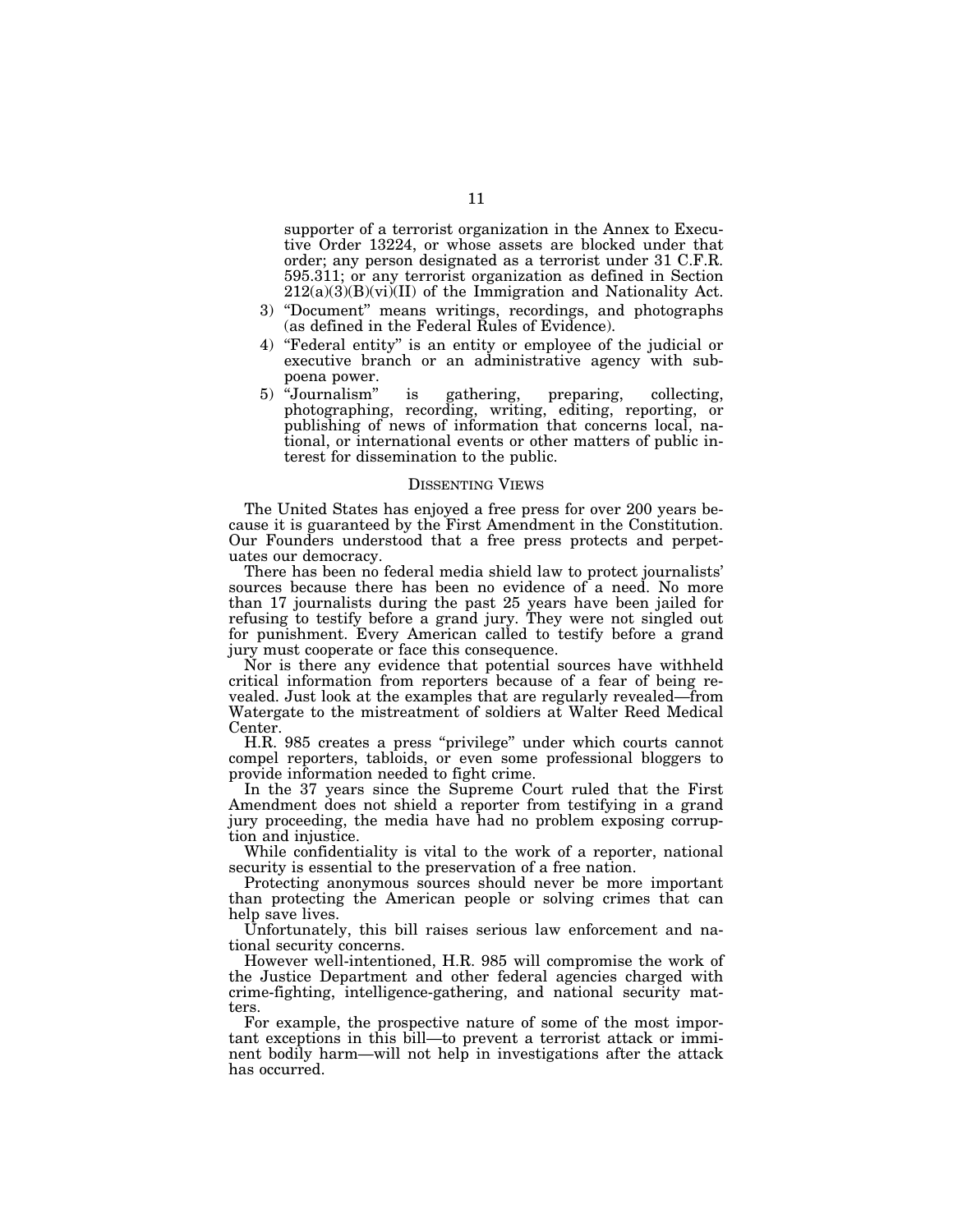Under the bill, law enforcement officials could have acquired relevant information identifying a reporter's source on September 10, 2001—to prevent the terrorist attacks—but could not have acquired that same information on September 12 to track down terrorists.

Similarly, officials could acquire information regarding a reporter's source to prevent the molestation of a child, but they could not get that same information to bring a sexual predator to justice after the assault.

And in cases involving the identity of a reporter's source, look at the range of misconduct that falls outside the ''death or imminent bodily harm'' exception: corporate and financial crimes, human trafficking, gun and drug trafficking, gang activity, and other criminal activity that might not result in a direct risk of ''imminent death or significant bodily harm," even when such harm is a predictable result of the crime.

This new privilege has no precedent in American legal history. All H.R. 985 does is create a privilege that allows reporters to

avoid a civic duty. The bill goes beyond promoting a free press; it confers on the press a privileged position. It exempts journalists from the same responsibilities that we are all held to in the context of an investigation.

And the media should be more forthcoming about their methods in promoting H.R. 985. We hear a lot from the media about the evils of lobbying and how Congress is captive to special interests.

But media outlets, in a very self-serving way, are lobbying House Members to support H.R. 985 or face the consequences—irate hometown newspaper editors and local TV and radio reporters.

These media proponents are a lot like the lobbyists the media regularly criticize—those who advocate for their special interests without disclosing campaign contributions. But there is no way to quantify or report the value of a journalist's ''in-kind'' contribution—a positive editorial if the Member supports the bill—or a negative editorial if the Member opposes the bill.

There is an absence of transparency and accountability here. It is unseemly, and possibly unethical, to make phone calls and write editorials in support of this bill when the motive is so clearly one of self-interest.

This bill is not about protecting the public's right to know about corruption or malfeasance. It is about giving a reporter a special privilege at the expense of our national crime-fighting efforts.

Also, we have a new President who has said he generally supports the legislation. But conceptual support is not an unqualified endorsement of the bill's language. We may very well benefit from listening to the President and his Attorney General about the specific text of H.R. 985.

As we have seen in recent days, the President sometimes modifies his support of legislation he has previously encouraged.

To illustrate, it is very possible that the Justice Department may advocate that we change a number of provisions. This may include minimizing the restrictions on disclosure of source identification, eliminating the public interest ''balancing test'' when national security is involved, and deleting the ''necessity'' standard when the government is trying to acquire information to prevent a terrorist attack.